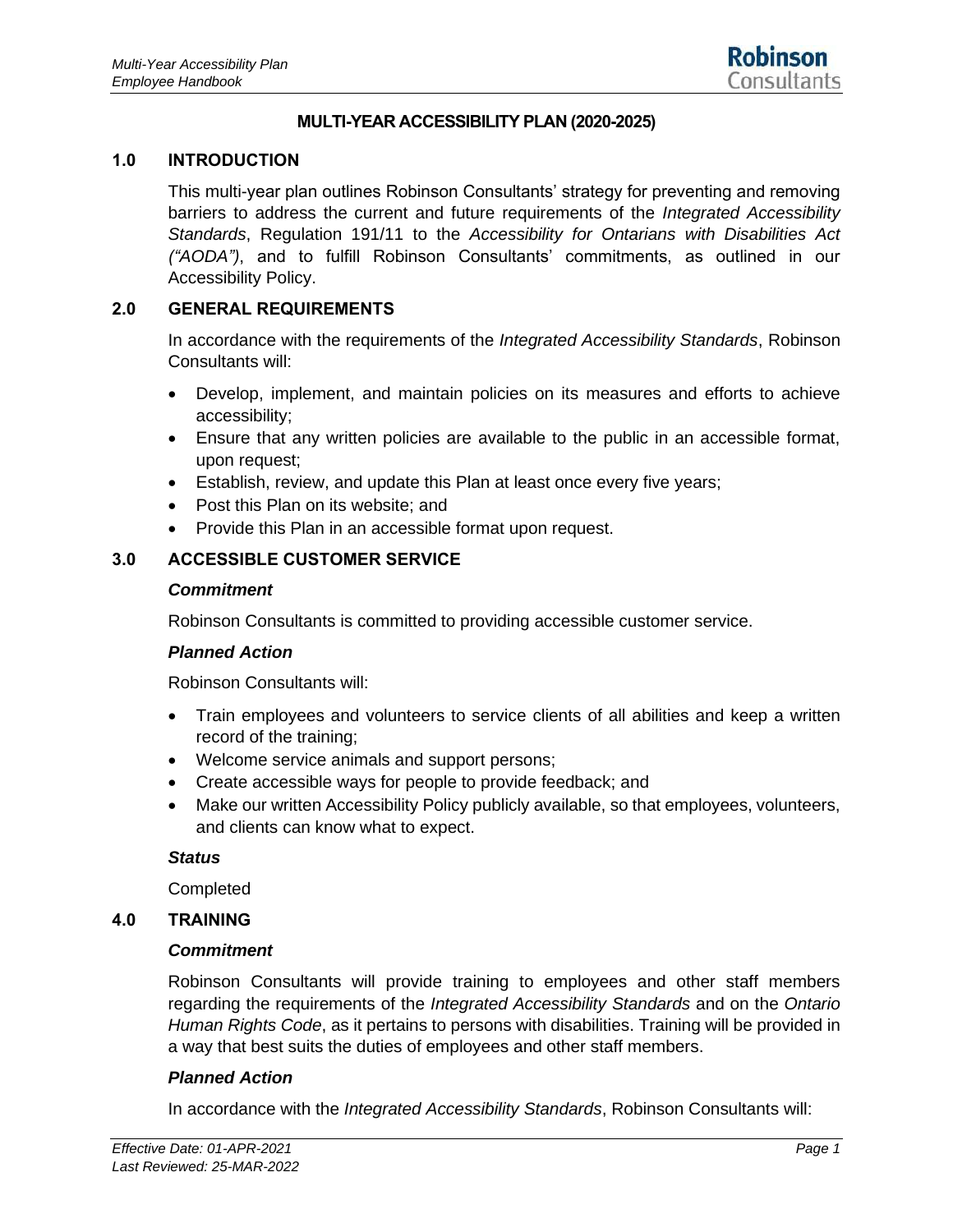- Determine and ensure that appropriate training on the requirements of the *Integrated Accessibility Standards* and on *Ontario's Human Rights Code*, as it pertains to persons with disabilities, is provided to employees in a way that best suits their duties;
- Ensure that the training is provided as soon as practicable;
- Keep and maintain a record of the training provided, including the dates that the training was provided and the number of individuals to whom it was provided; and
- Ensure that the training is provided on any changes to the prescribed policies on an ongoing basis, as needed.

### *Status*

**Completed** 

# **5.0 INFORMATION AND COMMUNICATION STANDARDS**

### *Commitment*

Robinson Consultants is committed to meeting the communication needs of persons with disabilities. Robinson Consultants will consult with people with disabilities to determine their information and communication needs.

## **5.1 Feedback**

## *Planned Action*

In accordance with the *Integrated Accessibility Standards*, Robinson Consultants will ensure that existing and new processes for receiving and responding to feedback are accessible to persons with disabilities and will notify the public of same. Individuals will have the option of providing feedback in person, via email, by phone, or in writing.

## *Status*

**Completed** 

# **5.2 Publicly Available Information**

## *Planned Action*

In accordance with the *Integrated Accessibility Standards*, Robinson Consultants will provide or arrange for the provision of accessible formats, upon request, in a timely manner.

More broadly, as a general principle, where accessible formats and communication supports for persons with disabilities are requested, Robinson Consultants will:

- Provide or arrange for the provision of such accessible formats and communication supports;
- Consult with the person making the request to determine the suitability of the accessible format or communication support;
- Provide or arrange for the provision of accessible formats and communication supports in a timely manner that takes into account the person's accessibility needs due to disability, and at a cost no more than the regular cost charged to other persons; and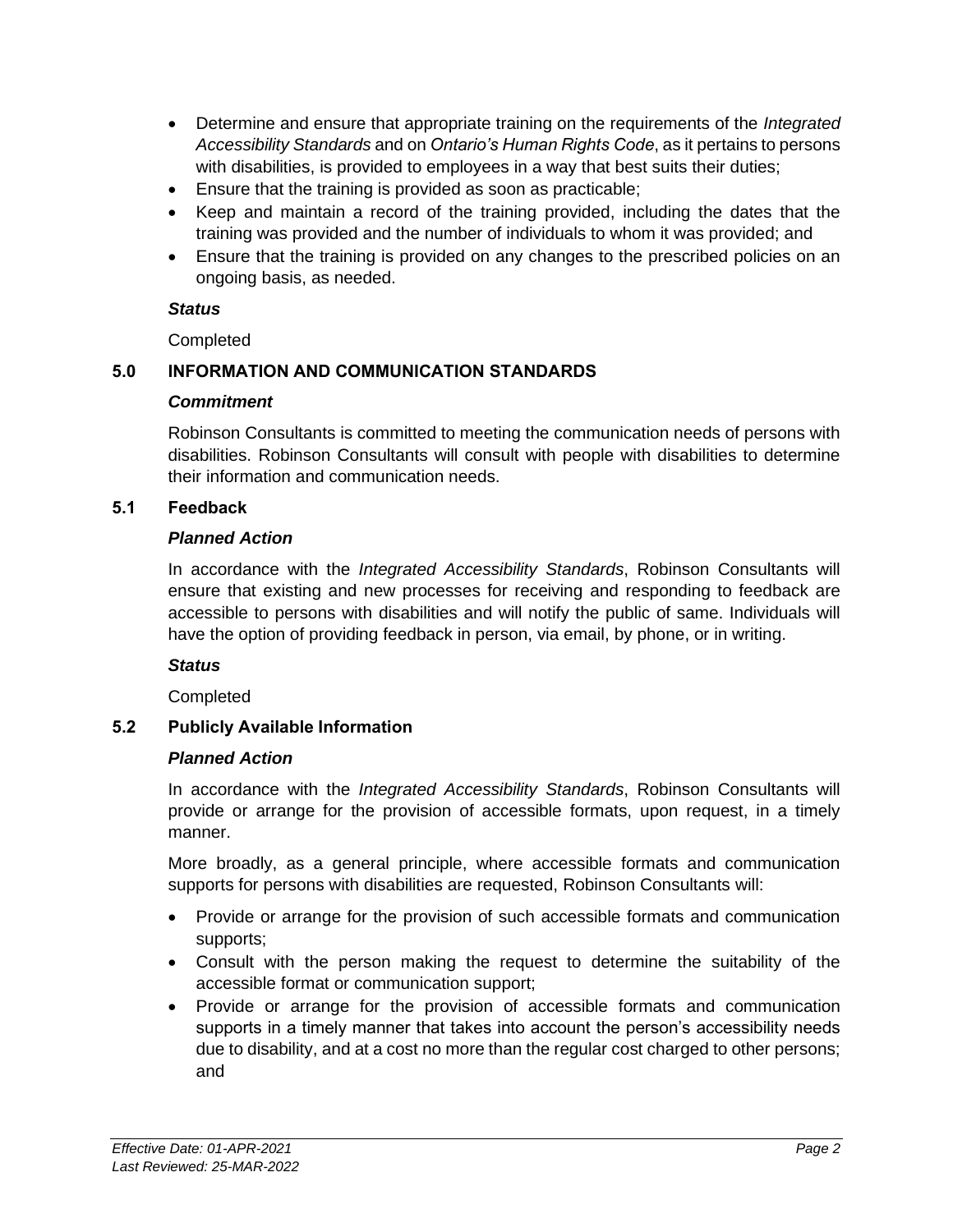• Notify the public about the availability of accessible formats and communications supports.

#### *Status*

Completed

### **5.3 Accessible Emergency Information**

#### *Commitment*

Robinson Consultants is committed to providing employees with disabilities with individualized emergency response information when necessary.

### *Planned Action*

Robinson Consultants will implement the following measures:

- Individualized workplace emergency response information measures for employees with disabilities will be developed, as required;
- Where required, Robinson Consultants will provide assistance to specific disabled employees, with the disabled employee's prior consent, to help them evacuate the workplace in case of an emergency or disaster;
- Individualized emergency plans will be communicated to employees' respective managers, on an "as needed" basis; and
- On an ongoing and regular basis, in accordance with the *Integrated Accessibility Standards*, Robinson Consultants will review and assess general workplace emergency response procedures and individualized emergency plans to ensure accessibility needs continue to be addressed.

### *Status*

**Completed** 

### **5.4 Accessible Website and Web Content**

### *Planned Action*

In accordance with the *Integrated Accessibility Standards*, Robinson Consultants will:

- Ensure that its internet websites and web content that are controlled within Ontario conform with the World Wide Web Consortium Web Content Accessibility Guidelines (WCAG) 2.0 Level AA;
- Advise staff responsible for websites and web content of the requirements of the *Integrated Accessibility Standards*; and
- Expand corporate awareness of requirements for compliance with Information and Communication Standards of the *AODA*.

### *Status*

**Completed** 

## **6.0 EMPLOYMENT STANDARDS**

### *Commitment*

Robinson Consultants is committed to fair and accessible employment practices.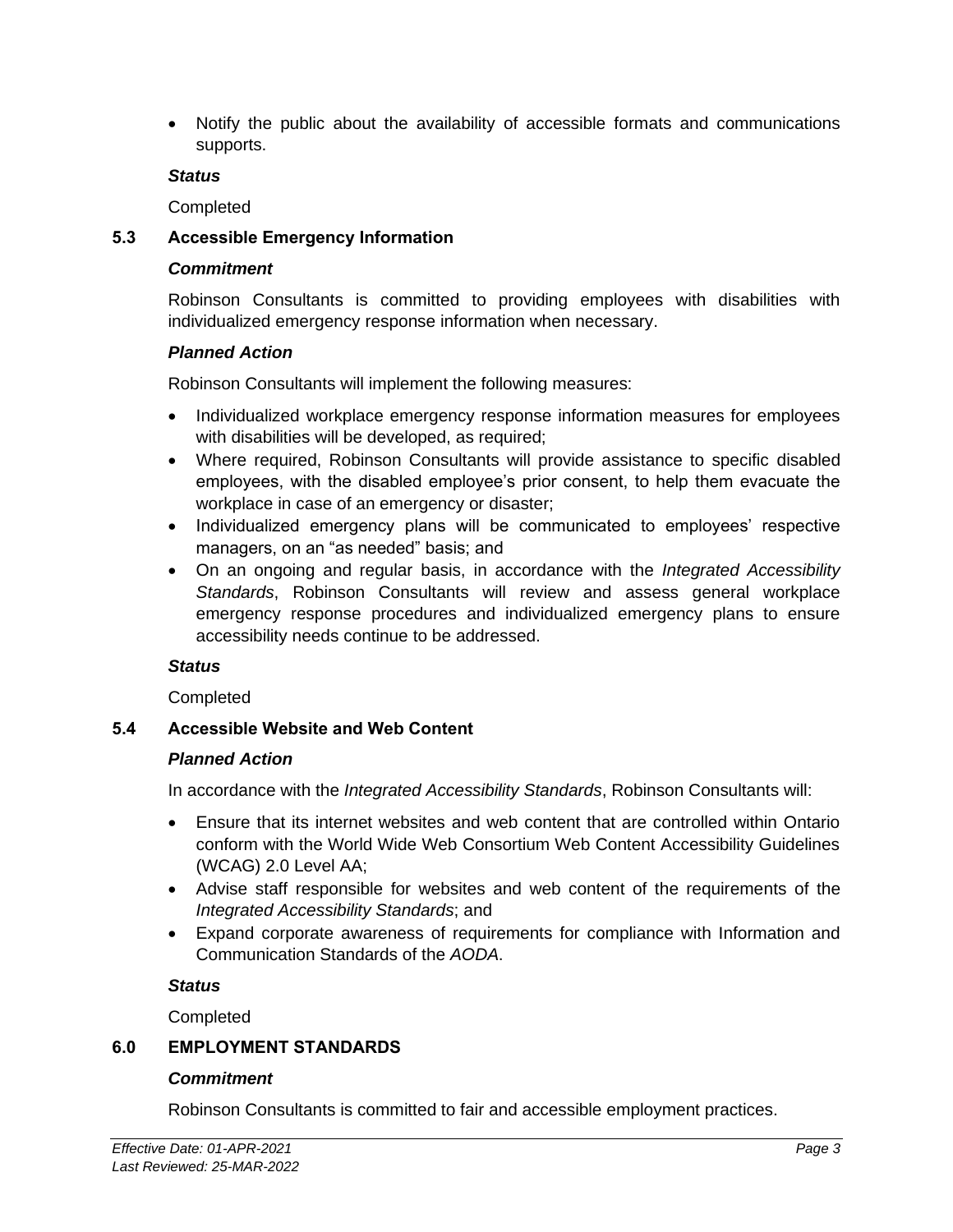### **6.1 Recruitment**

### *Planned Action*

In accordance with the *Integrated Accessibility Standards*, Robinson Consultants will take the following steps to notify the public and staff that, when requested, Robinson Consultants will accommodate applicants with disabilities during the recruitment and assessment process, and once individuals are hired:

- Review and modify, as necessary, existing recruitment policies, procedures, and processes;
- On our website and on job postings, specify that accommodation is available for applicants with disabilities;
- Notify job applicants, when individually selected to participate in an assessment or selection process that accommodations are available upon request in relation to the materials or processes to be used in the assessment/selection process;
- If an applicant requests accommodation, consult with the applicant and arrange for suitable accommodation in a manner that takes into account the applicant's individual accessibility needs;
- Include information about accommodation policies into offers of employment; and
- Provide newly-hired employees with copies of accommodation policies as soon as practicable after they begin their employment.

### *Status*

Confirmed

## **6.2 Existing Employees**

## *Planned Action*

In accordance with the *Integrated Accessibility Standards*, Robinson Consultants will take the following steps to notify employees that, when requested, Robinson Consultants will accommodate people with disabilities throughout their employment:

- Inform all employees of policies used to support employees with disabilities, including, but not limited to, policies on the provision of job accommodations that take into account an employee's accessibility needs due to disability; and
- Provide updated information to all employees whenever there is a change to existing policies on the provision of job accommodations that take into account an employee's accessibility needs due to disability.

## *Status*

**Completed** 

## **6.3 Documented Individual Accommodation Plans / Return to Work Processes**

## *Commitment*

Robinson Consultants will incorporate the requirements under the *Integrated Accessibility Standards* to ensure that we have a process for developing documented individual accommodation plans and return to work policies for employees who have been absent due to disability.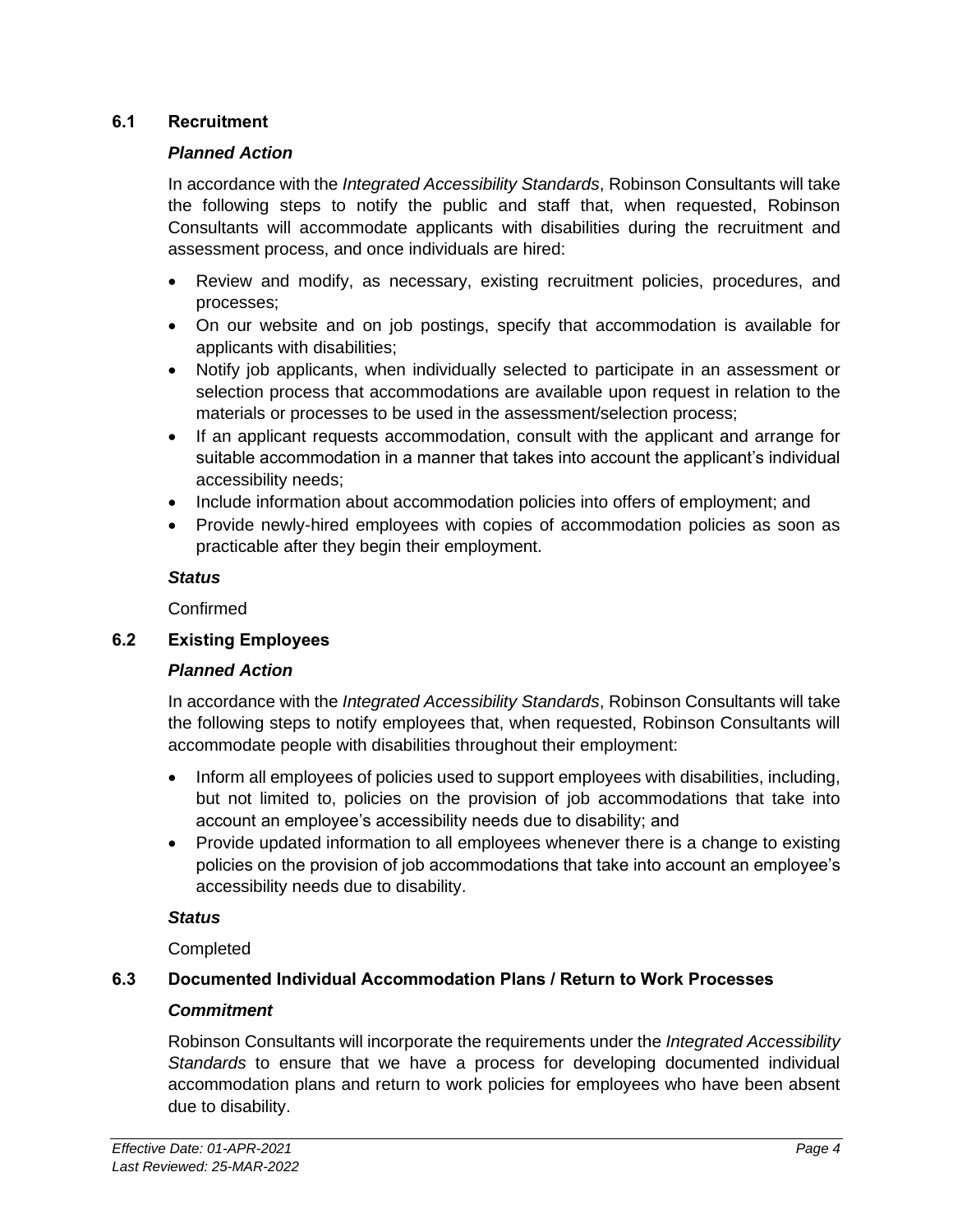## *Planned Action*

Robinson Consultants will include in our policies the steps that we will take to accommodate an employee with a disability and to facilitate an employee's return to work after absenteeism due to a disability.

Robinson Consultants will ensure that the process for the development of documented individual accommodation plans includes the following elements, in accordance with the provisions of the *Integrated Accessibility Standards*:

- A statement indicating that the employee requesting accommodation will participate in the development of the individualized accommodation plan;
- The means by which the employee is assessed on an individual basis;
- A statement indicating that Robinson Consultants can request an evaluation by an outside medical expert, at Robinson Consultants' expense, to assist in determining if and how the accommodation can be achieved;
- Steps to protect the privacy of the employee's personal information;
- An outline of the frequency with which the individual accommodation plans will be reviewed and updated, and the manner in which this will be done;
- The reasons for the denial if an individual accommodation plan is denied; and
- The means of providing the individual accommodation plan in a format that takes into account the employee's accessibility needs.

When individualized accommodation plans are established, Robinson Consultants will ensure that they include:

- Required individualized workplace emergency response information;
- Any information regarding accessible formats and communication supports that have been provided for or arranged, to provide the employee with information required to perform the employee's job and information generally available to employees in the workplace; and
- Any other accommodation that is to be provided to the employee.

### *Status*

**Completed** 

## **6.4 Performance Management, Career Development and Redeployment**

### *Commitment*

Robinson Consultants will take into account the accessibility needs and the disabilities of an employee, as well as individual accommodation plans when:

- Using its performance management process;
- Providing career development and advancement; and
- Redeploying employees.

### *Planned Action*

In accordance with the *Integrated Accessibility Standards*, Robinson Consultants will: